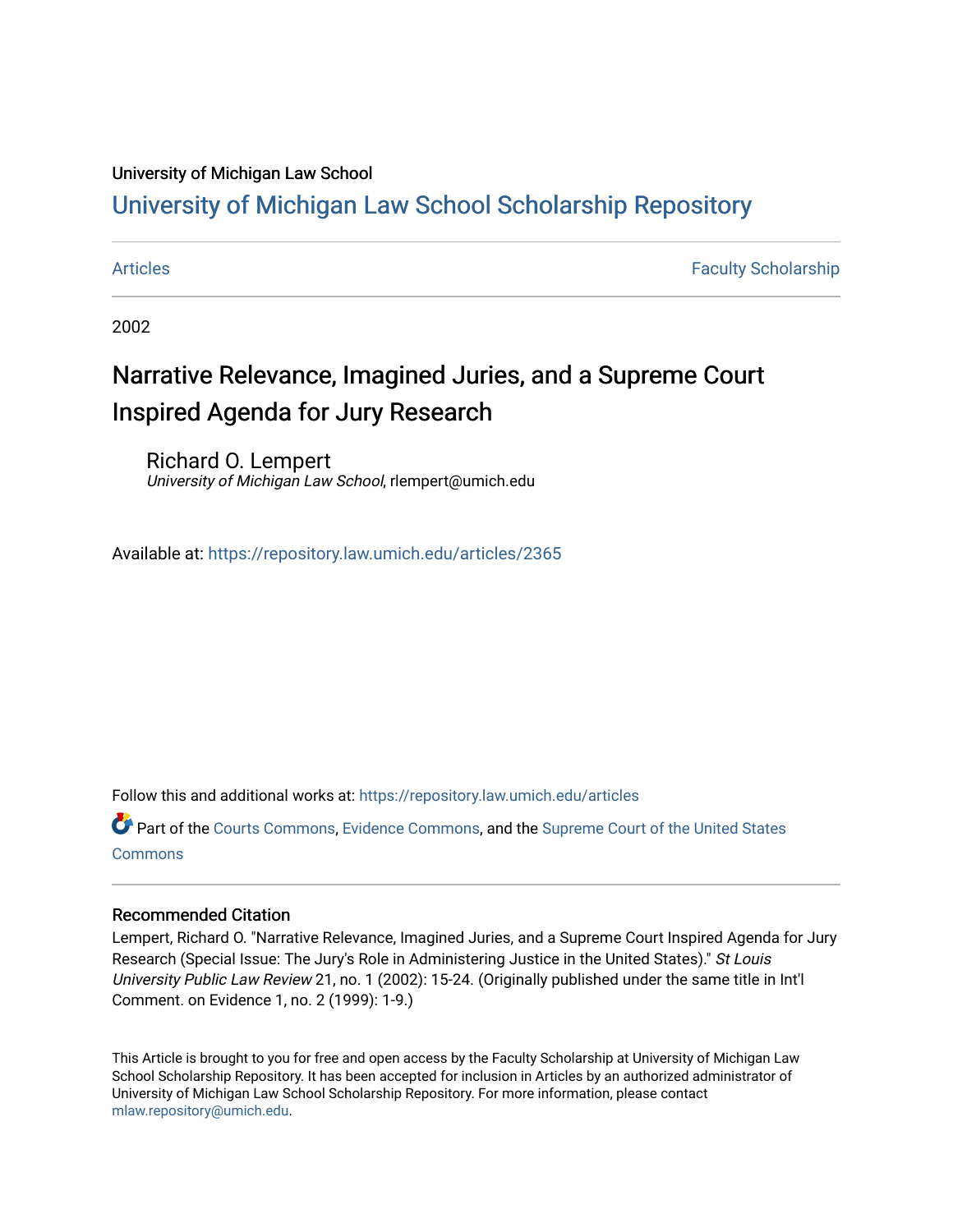### **NARRATIVE RELEVANCE, IMAGINED JURIES, AND A SUPREME COURT INSPIRED AGENDA FOR JURY RESEARCH**

### RICHARD O. LEMPERT\*

This paper has its roots in *Old Chief v. United States*,<sup>1</sup> a case the Supreme Court of the United States decided in 1997. I will begin by describing this case; then comment on its implications for the Supreme Court's conception of the jury, and conclude by examining the agenda one may draw from it for empirical jury research. *Old Chief* arose when Johnny Lynn Old Chief was charged not only with assault with a dangerous weapon and using a firearm in the commission of a crime of violence, but also with violating a law that forbids convicted felons from possessing firearms.<sup>2</sup> To prove the "felon in possession" charge, the government sought to introduce a record of Old Chief's prior felony conviction which disclosed that he had been sentenced to five years imprisonment for an unlawful assault that had resulted in serious bodily injury.3 Old Chief's defense was that he never possessed a gun, and he offered to stipulate to the fact that he was a convicted felon and so would have violated the felon in possession law if the jury found he had possessed a gun.

It is clear that under the American law of evidence, evidence of Old Chief's prior conviction would have been inadmissible had he been charged only on the first two counts and not as a "felon in possession." The prosecutor rejected the stipulation, arguing that he had a right to prove this case with whatever relevant evidence he wished. $4$  The trial judge agreed with the prosecutor, and the appellate court affirmed.<sup>5</sup> The Supreme Court, in a  $5-4$ decision written by Justice Souter, reversed.<sup>6</sup> The Court held that, despite the broad discretion that Federal Rule  $403<sup>7</sup>$  gives trial judges in deciding whether to exclude evidence because its probative value is substantially outweighed by

<sup>\*</sup> Eric Stein Distinguished University Professor of Law and Sociology, The University of Michigan. I would like to thank Craig Callen for the very careful reading he gave this paper and for his many useful suggestions for improvement as well as for the help several of his students gave me in tracking down citations.

 <sup>1. 519</sup> U.S. 172 (1997).

<sup>2</sup>*. Id.* at 174.

<sup>3</sup>*. Id.* at 177.

<sup>4</sup>*. Id.*

<sup>5</sup>*. Id.*

<sup>6</sup>*. Id.* at 178.

 <sup>7.</sup> FED. R. EVID. 403.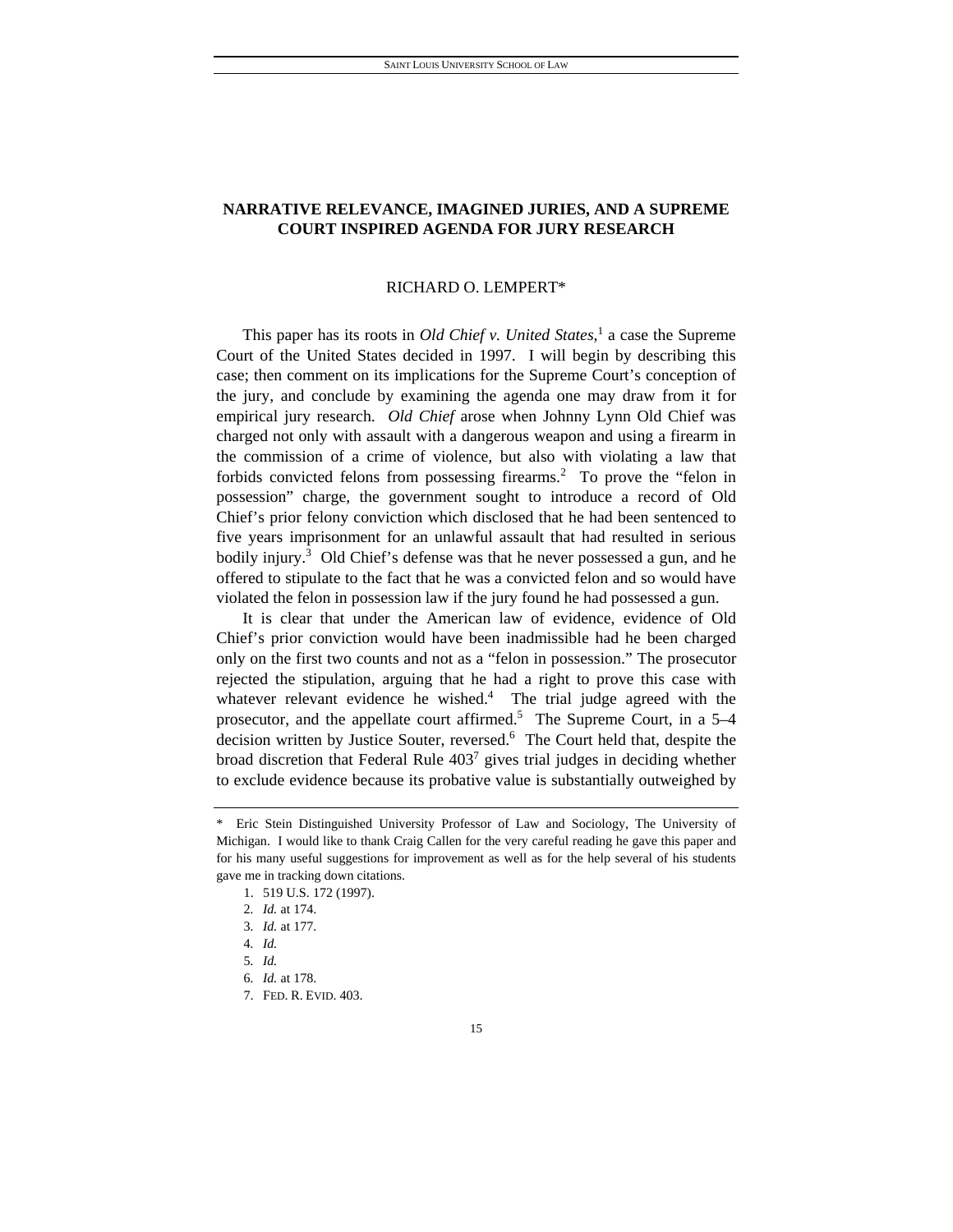its prejudicial effect, the trial judge could not reasonably have admitted this evidence given the availability of the stipulation. $8$  The Court was correct. The proffered stipulation would have given the jury all the information it would have been authorized to draw from evidence of the conviction—specifically that Old Chief had been convicted of a felony and would be guilty under the statute if he possessed the gun. The other information that the prosecutor got before the jury by presenting the conviction, the nature of the prior offense, could only have prejudiced the jury by leading it to believe that Old Chief was a violent person.

While *Old Chief* marked the first time the Supreme Court limited a trial court's discretion under Federal Rule  $403$ , the Court attempted to limit the reach of the case, so that parties could not use stipulations to exclude all evidence that carried with it substantial prejudicial potential.<sup>10</sup> In so doing, the Supreme Court recognized a sense in which evidence can be relevant which does not fit within the Federal Rule's core definition of relevant evidence as "evidence having any tendency to make the existence of any fact that is of consequence to the determination of the action more probable or less probable than it would be without the evidence." $11$  Specifically, the Court recognizes as relevant evidence which relates to a case and which helps a party tell an involving and coherent story. Justice Souter wrote:

The "fair and legitimate weight" of conventional evidence showing individual thoughts and acts amounting to a crime reflects the fact that making a case with testimony and tangible things not only satisfies the formal definition of an offense, but tells a colorful story with descriptive richness . . . . Evidence . . . has force beyond any linear scheme of reasoning, and as its pieces come together a narrative gains momentum, with power not only to support conclusions but to sustain the willingness of jurors to draw the inferences, whatever they may be, necessary to reach an honest verdict. This persuasive power of the concrete and particular is often essential to the capacity of jurors to satisfy the obligations that the law places on them .... [T]he evidentiary account of what a defendant has thought and done can accomplish what no set of abstract statements ever could, not just to prove a fact but to establish its human significance, and so to implicate the law's moral underpinnings and a juror's obligation to sit in judgment. Thus, the prosecution may fairly seek to place its evidence before the jurors, as much to tell a story of guiltiness as to support an inference of guilt, to convince the jurors that a guilty verdict would be morally reasonable as much as to point to the discrete elements of a defendant's legal fault.

 <sup>8. 519</sup> U.S. at 191-92.

 <sup>9.</sup> FED. R. EVID. 403.

 <sup>10. 519</sup> U.S. at 192.

 <sup>11.</sup> FED. R. EVID. 401.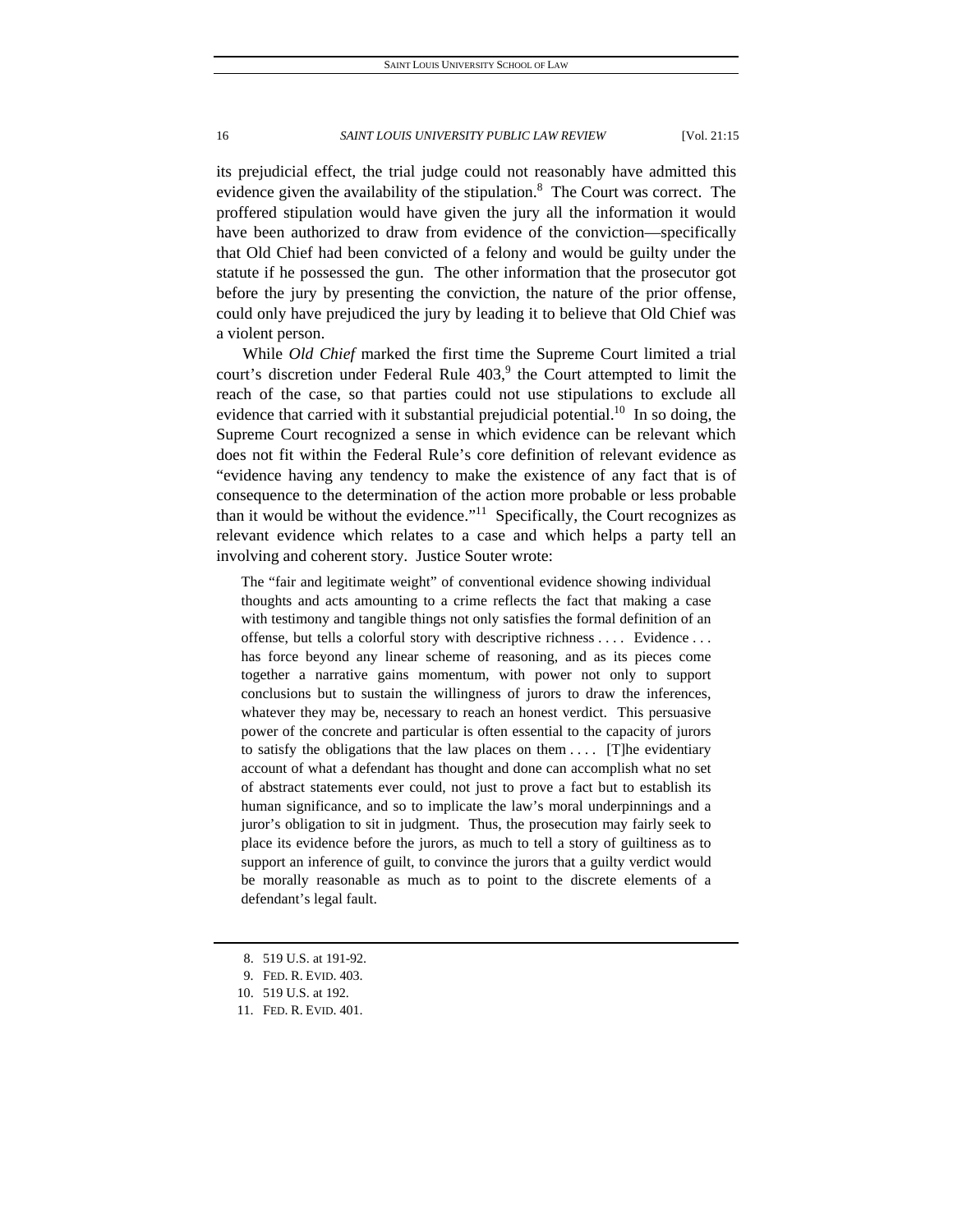But there is something even more to the prosecution's interest in resisting efforts to replace the evidence of its choice with admissions and stipulations, for . . . there lies the need for evidence in all its particularity to satisfy the jurors' expectations about what proper proof should be. Some such demands they bring with them to the courthouse, assuming, for example, that a charge of using a firearm to commit an offense will be proven by introducing a gun in evidence. A prosecutor who fails to produce one, or some good reason for his failure, has something to be concerned about . . . . Expectations may also arise in jurors' minds simply from the experience of a trial itself. The use of witnesses to describe a train of events naturally related can raise the prospect of learning about every ingredient of that natural sequence the same way. If suddenly the prosecution presents some occurrence in the series differently, as by announcing a stipulation or admission, the effect may be like saying, "never mind what's behind the door," and jurors may well wonder what they are being kept from knowing. A party seemingly responsible for cloaking something has reason for apprehension, and the prosecution with its burden of proof may prudently demur at a defense request to interrupt the flow of evidence telling the story in the usual way.

In sum, the accepted rule that the prosecution is entitled to prove its case free from any defendant's option to stipulate the evidence away rests on good sense. A syllogism is not a story, and a naked proposition in a courtroom may be no match for the robust evidence that would be used to prove it .... A convincing tale can be told with economy, but when economy becomes a break in the natural sequence of narrative evidence, an assurance that the missing link is really there is never more than second best.<sup>12</sup>

I refer to the aspect of relevance Justice Souter describes as *narrative relevance.* The justification for admitting such evidence, despite the possibility that it might inappropriately sway jurors as it engages their emotions, is that the evidence is needed to place more factually probative (or less prejudicial) evidence in the context of a convincing narrative about what happened.

The first thing to note about the portion of *Old Chief* I have quoted is the image of the jury implicit in Justice Souter's recognition of narrative relevance. The jury is not, as the Court assumed in the jury size cases, a mechanical processor of information whose output, and all that matters, is the verdict. Nor is the jury easily biased or confused, contrary to what one might assume from the great discretion recent Supreme Court cases have given trial judges to exclude scientific evidence.<sup>13</sup> Instead the jury is an active, curious, and intelligent processor of information. The jury is motivated not just by its

 <sup>12. 519</sup> U.S. at 187-89.

<sup>13</sup>*. See, e.g.,* General Electric Co. v. Joiner, 522 U.S. 136 (1997); Kumho Tire, Co. v. Carmichael, 526 U.S. 137 (1999).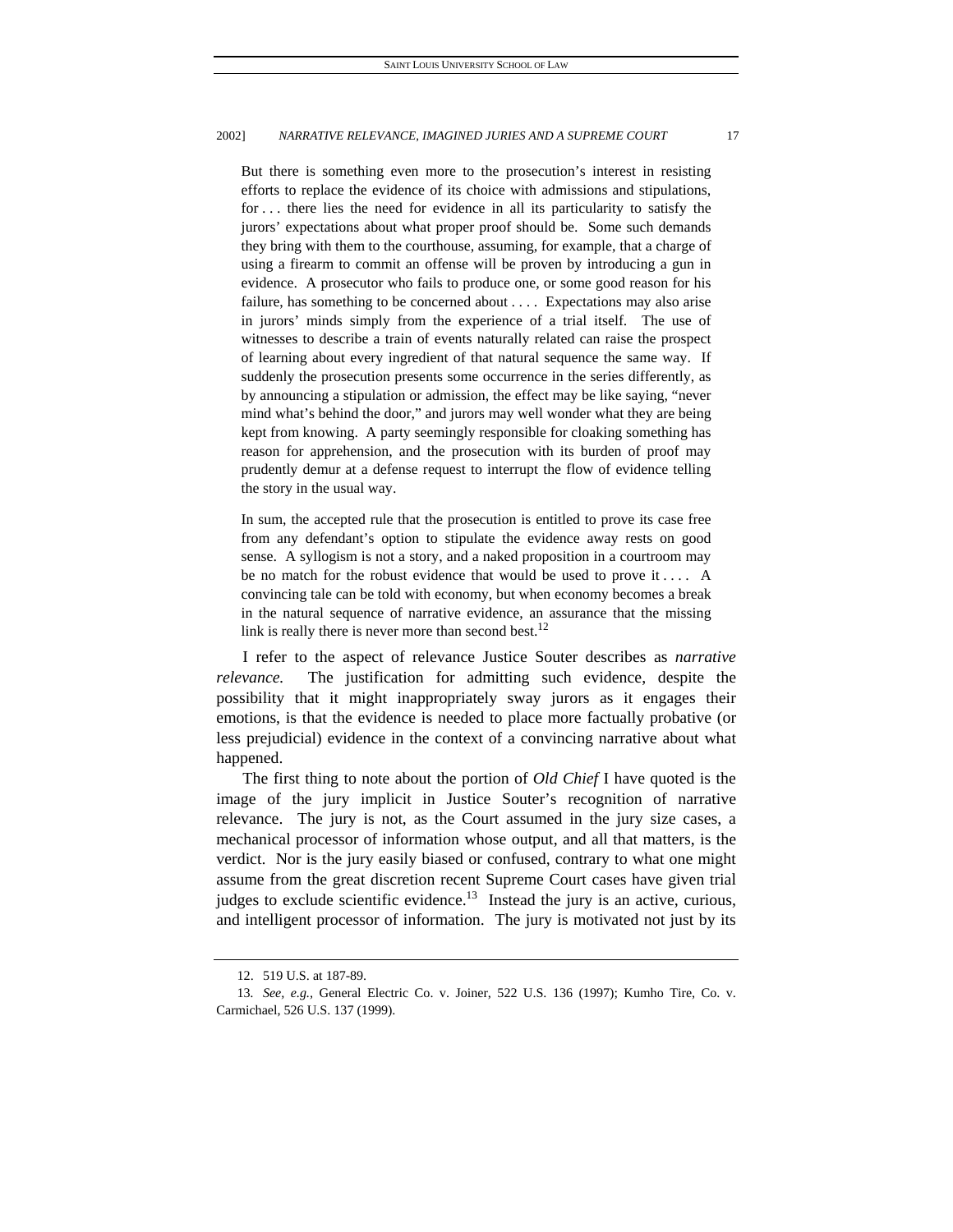duty to decide a case correctly but also by its interest in learning what happened. The jury recognizes, deals in, and may be persuaded by, nuance. Jurors actively create their own stories from the facts provided, and if some important item of evidence seems missing or is under-emphasized, they may hold this failure against the party responsible for it. The jury is, not unreasonably, suspicious when evidence is provided in strange or unfamiliar ways, as by stipulations. Further, jurors not only wonder about information they feel is being withheld, but they may also actively construct explanations for gaps in the evidence. The jury does not merely process facts but also considers what is morally reasonable. Above all, the jury evaluates stories not as specific strings of evidence but as gestalts that hang together coherently or fail to do so. Consequently, parties have the right in most cases—albeit not in *Old Chief* itself—to present facts in the context of stories with considerable texture. They may introduce material which supplies that texture even when it does not fit the Federal Rule's definition of relevant evidence and has substantial potential for prejudice.

To illustrate what I think *Old Chief* allows, I believe it is not unfair to read the case to say not only that prosecutors ordinarily have a right to show jurors bloody pictures of crime scenes, but also that jurors may expect such pictures and are likely to see the prosecution's case as weaker if the prosecution only provides them with verbal descriptions of the crime scene. The prosecution suffers not because it is unable to arouse the jury emotionally by showing gore but because cognitively the jury suspects that the prosecution did not want them to know the full story. Moreover, the case suggests that there is nothing intrinsically wrong with the jurors appreciating the full brutality of the crime and that society may benefit if the bloody pictures better enable the jury to assess the morality of the crime they are judging. Yet, the holding in *Old Chief* indicates that jurors ordinarily should not rely on their assessment of a defendant's character to support a conviction without regard to what they know of the crime.

So *Old Chief* takes us away from an image of the jury, implicit in some past cases, as a group of relatively fragile lay decision-makers who may not, for example, properly discount hearsay evidence<sup>14</sup> and are likely to be bamboozled by glib witnesses peddling junk science.<sup>15</sup> It offers instead the image of a robust decision maker that is actively participating in the construction of an account of what occurred. *Old Chief* does not deplore the

<sup>14</sup>*. See* Bruton v. United States, 391 U.S. 123, 132-33 (1968).

<sup>15</sup>*. See* Daubert v. Merrell Dow Pharmaceuticals, Inc., 509 U.S. 579, 595 (1993) (holding the trial court should be more willing to use Rule 403 to exclude expert testimony, in light of degree to which it may be misleading, than to exclude lay witness testimony) (quoting Jack B. Weinstein, *Rule 702 of the Federal Rules of Evidence Is Sound; It Should Not Be Amended*, 138 F.R.D. 631, 632 (1992)).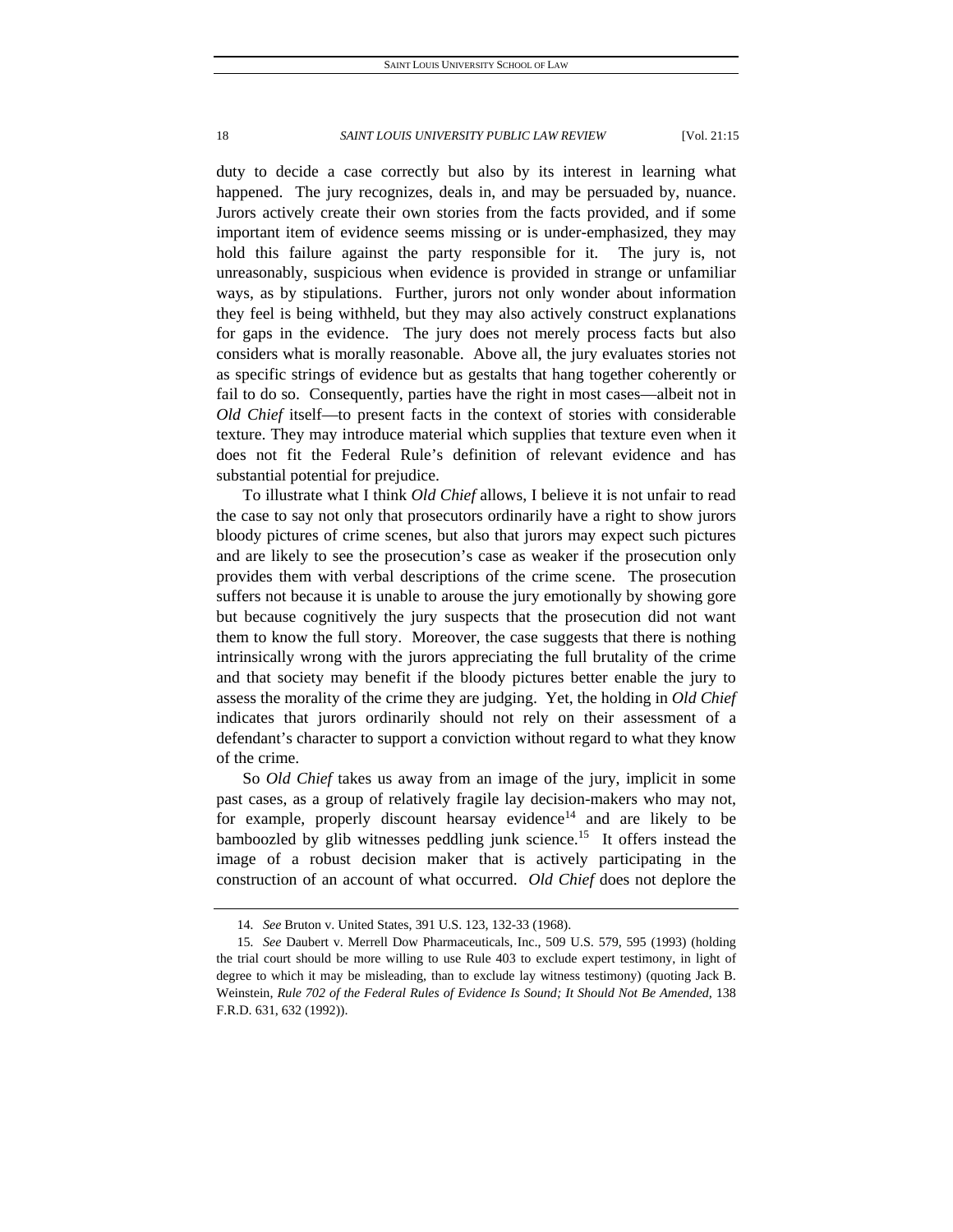effect of jurors' emotional and moral perspectives on their efforts to get at the truth, a dramatic change from how the influence of emotion on legal fact finding is commonly regarded. Instead, it sees emotional involvement and moral judgments as integral to the decisions we expect jurors to make. Jurors in *Old Chief* become fully human.

From the perspective of social psychologists studying the jury, there's also much to take from *Old Chief*. First, the Court not only recognizes the story model of case presentation associated with Lance Bennett and Martha Feldman,<sup>16</sup> and the story model of jury decision making, which Nancy Pennington and Reid Hastie<sup>17</sup> introduced about a decade ago, but treats them as if they were established truths about what lawyers should do and how juries decide cases. These supposed truths are, of course, empirical propositions. While it seems clear that lawyers strive to include evidence in their cases that is only narratively relevant (if it is relevant at all), it is less clear how narratively relevant evidence affects the jury's construction of stories. Hastie and Pennington showed that the order in which evidence was presented affects the degree to which juries are persuaded by it. $18$  Evidence presented in story order is more persuasive than the same evidence presented in witness order.<sup>19</sup> But we know little about whether a more richly textured and presumably more interesting story is more persuasive with juries than a story which has the essential facts needed for a judgment, but is not richly supplied with connecting narrative facts.<sup>20</sup>

Second, the idea of narrative relevance complicates some of the normative assumptions students of the jury often make when investigating the quality of jury performance. For example, suppose one wished to study whether juries are biased by attention-getting or emotionally-arousing evidence. A simple paradigm for such a study is to show one group of mock jurors bloody pictures of a decapitated corpse while the second group is only told that the victim's head had been cut off. If the first group were more prone to convict than the second, the natural conclusion would be that the pictures aroused the first group's emotions and improperly influenced their judgment of the weight of the evidence. After *Old Chief*, it is not as easy to make this normative

<sup>16</sup>*. See* W. LANCE BENNETT & MARTHA S. FELDMAN, RECONSTRUCTING REALITY IN THE COURTROOM: JUSTICE AND JUDGMENT IN AMERICAN CULTURE (1981).

 <sup>17.</sup> Nancy Pennington & Reid Hastie, *A Cognitive Theory of Juror Decision Making: The Story Model*, 13 CARDOZO L. REV. 519 (1991).

<sup>18</sup>*. Id.* at 541-44.

<sup>19</sup>*. Id.* at 542.

 <sup>20.</sup> Studies of testimony, however, indicate that irrelevant detail makes a witness's relevant testimony appear more credible that it would appear without the detail. *See* Brad Bell & Elizabeth Loftus, *Trivial Persuasion in the Courtroom: The Power of (a Few) Minor Details*, 56 J. PERSONALITY & SOC. PSYCHOL. 669 (1989).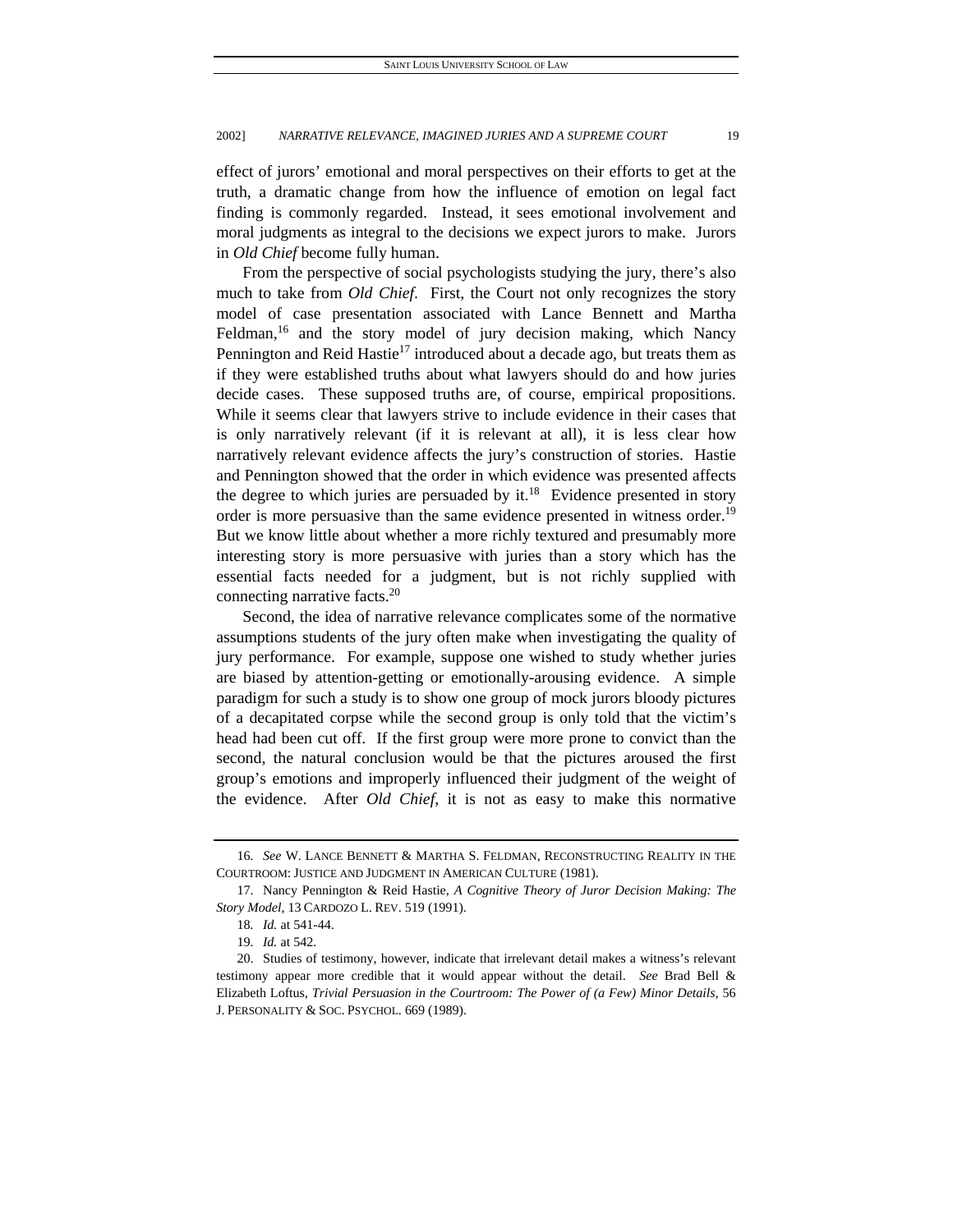conclusion. In light of Justice Souter's analysis, it seems possible that the jury that saw the pictures was more interested in the case as a whole, or better appreciated the coherence of the prosecution's story, and, therefore, reached the better decision. Our empirical research has left us with a further empirical question; one that requires us to look at process rather than at outcome in assessing how well juries have performed. Moreover, even when one has access to process, it may not be easy to determine the effects of narratively relevant evidence on the quality of jury decisions. If, for example, jurors in the bloody picture condition argue more passionately for conviction, or conversely easily reach a decision to convict without substantial argument, have they done a better job than jurors in the witness condition who fail to convict because the only passionate juror argues for acquittal or because they differ so much among themselves that they cannot reach a decision? It could be that the latter jurors have performed worse because they do not care as much about "getting it right."

A third area to which Justice Souter calls our attention concerns the implications of gaps in stories.<sup>21</sup> Again, Judge Souter's analysis raises a wealth of empirical questions, and we know little about most of them. What, for example, constitutes a significant story gap? Is Justice Souter right in his suggestion that a jury will see a gap or feel cheated when an essential fact that could be proved in a dramatic and potentially prejudicial fashion is instead proved by stipulation? Will the quality of jury deliberations differ depending on whether facts are proved by evidence or established by stipulation, and if so, how? It is not at all clear that the quality of jury deliberations will be affected by the jurors' sense that there is a gap in what has been provided them. Jurors may understand that proof in courts of law has special characteristics which caution against making inferences from how evidence is presented, and they may be able to rely on the evidence that they have heard, rather than drawing inferences from what they have not heard, so long as the evidence presented adequately supports a verdict.

Justice Souter suggests that jurors have rather strong expectations regarding what evidence should be presented to prove certain issues, generated either by their personal experiences or by what the case they are hearing tells them about trial procedure. He illustrates what he means with examples of jurors expecting that a gun will be introduced when a person is charged with firearm violence, and expecting that witnesses will be used to prove all the facts in a case because the first facts presented were proven in that manner. It would be interesting to identify the expectations of proof jurors bring with them to the courtroom or acquire in the course of a trial, and their reactions when their expectations are disappointed. There are, for example, anecdotes of

 <sup>21.</sup> *Old Chief*, 519 U.S. at 189.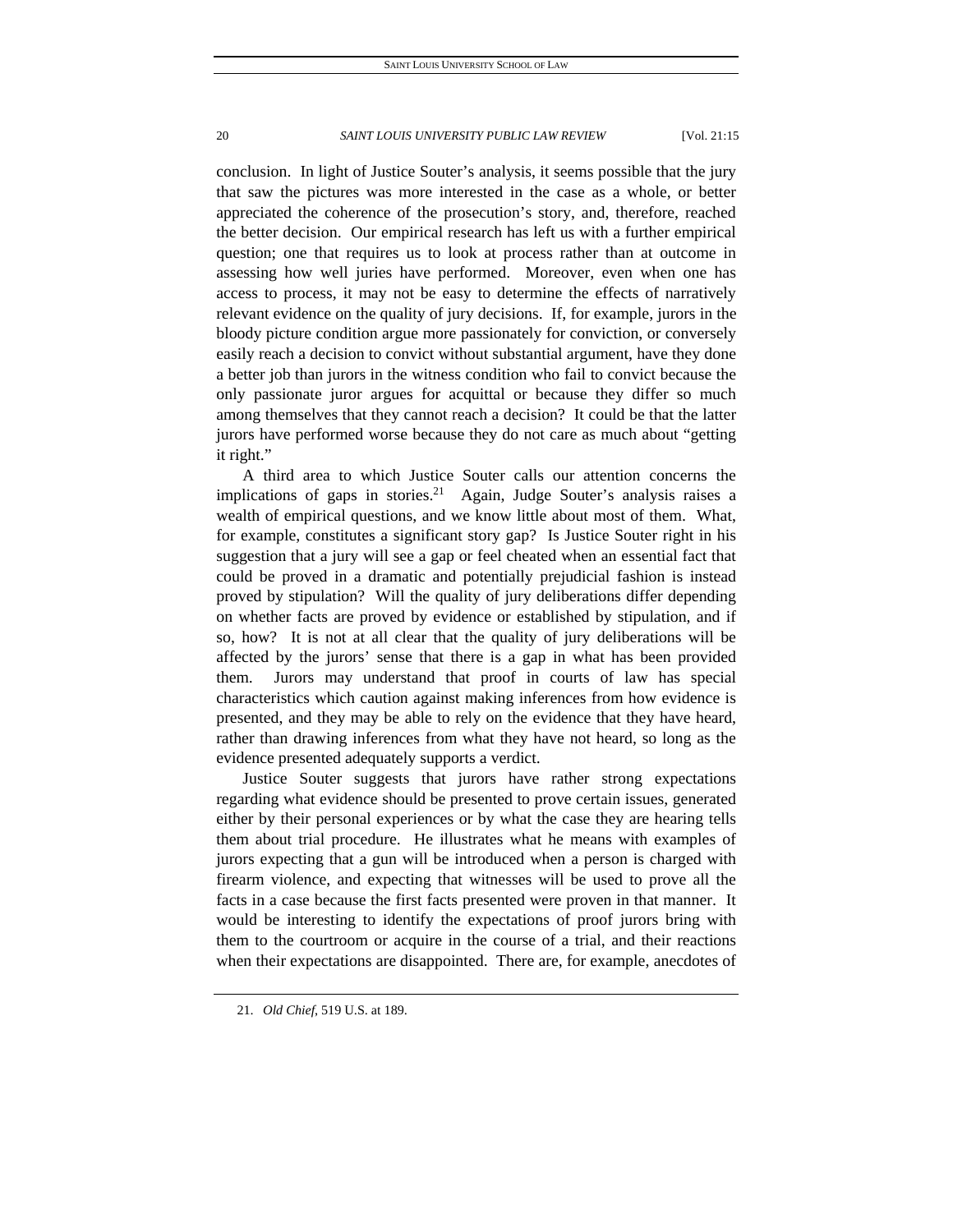jurors being influenced by what they have seen in actual or fictional televised trials.<sup>22</sup> Some lawyers implicitly support Souter's theory as they seek to play on jurors' expectations to raise doubts if an opponent has not presented evidence stereotypically associated with her case. Thus defense counsel in criminal cases often defend, in part, by emphasizing gaps in the state's story, such as the absence of fingerprint evidence in a burglary prosecution or the state's failure to produce the gun used in an assault.<sup>23</sup> It is not clear, however, whether defenses that essentially call the jury's attention to possible gaps in the other side's presentation often succeed. Generalizing from the transcripts and trial descriptions I have read, it often appears that when a defense in a real trial consists largely of pointing to gaps in an opponent's story, it is because other evidence tending to make a case for the defendant is weak. In a close case, however, gaps in expected stories may make a difference. Again we have a topic for empirical investigation. Although the literature includes reports of mock jury deliberations in which gaps in evidence have been brought up, the matter has not been systematically studied.

There is, however, another side to the gap issue which calls into question the admission of narratively relevant evidence that *Old Chief* celebrates. Cognitive psychologists have shown that subjects who have been given a large portion of a schema or story and asked to recall what they were told, tend to fill in gaps in information in a manner that fits whatever the story led them to expect. When quizzed, they will remember hearing story-consistent facts they were never told.<sup>24</sup> It is possible that an engrossing, narratively rich trial story

 <sup>22.</sup> Reid Hastie, for example, told me of a mock juror in one of his simulation studies who, "had been in a community theatre production of 'Twelve Angry Men' and who spouted speeches from the Henry Fonda role in our mock-jury deliberations and said, when we asked, that he had done it in real juries, too." [Personal communication from Professor Reid Hastie (Sept. 3, 1999)]. In DAVID SIMON, HOMICIDE: A YEAR ON THE KILLING STREETS 481 (1991), the author adds:

More than anything else, it's the cathode-ray tube—not the prosecutor, not the defense attorney, certainly not the evidence—that gives a Baltimore juror his mindset . . . . Never mind that the trace lab rarely makes a case, a juror nonetheless wants to see hairs and fibers and shoe prints and every other shard of science gleaned from Hawaii Five-O reruns.

<sup>23</sup>*. See Old Chief*, 519 U.S. at 188.

<sup>24</sup>*. See* F.C. BARTLETT, REMEMBERING: A STUDY IN EXPERIMENTAL AND SOCIAL PSYCHOLOGY (1932); G.H. Bower et al., *Scripts in Memory for Text*, 11 COGNITIVE PSYCHOL. 177 (1979); J.D. Bransford et al., *Sentence Memory: A Constructive Versus Interpretive Approach*, 3 COGNITIVE PSYCHOL. 193 (1972); A.C. Graesser et al., *Constructing Inferences During Narrative Text Comprehension*, 101 PSYCHOL. REV. 371 (1994); Nancy Pennington & Reid Hastie, *Explanation-Based Decision Making: Effects of Memory Structure on Judgment*, 14 J. EXPERIMENTAL PSYCHOL.: LEARNING, MEMORY, & COGNITION 521 (1988). Some psychologists, however, suggest that little gap filling occurs. For a general review, see E. Tory Higgins & John A. Bargh, *Social Cognition and Social Perception*, 38 ANN. REV. PSYCHOL. 369 (1987).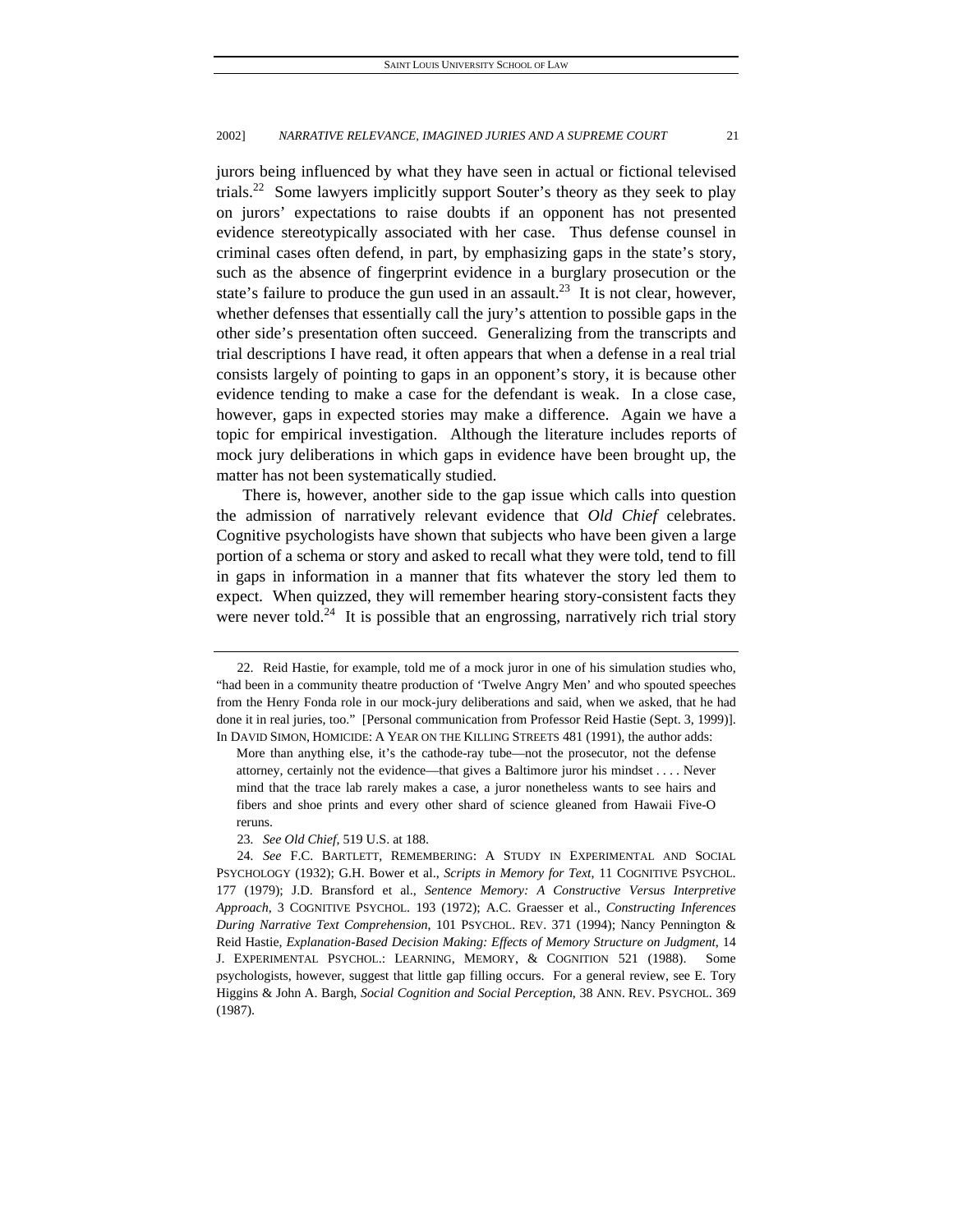may foster similar tendencies. Jurors who hear a large portion of a familiar story, but not its entirety, may recall story-consistent information that was not presented to them, or they may assume that such information exists.<sup>25</sup> In addition, narratively rich information may produce an unduly strong tendency in jurors to credit story-consistent testimony or information even though it clashes with what, without the context of the story, would be more persuasive evidence. In *Old Chief*, for example, if the jurors heard that Old Chief's felony was a crime of violence, they might, on that account, have credited the testimony of an eyewitness who claimed to have seen Old Chief with a gun in his hand rather than what they otherwise might have found to be the more credible testimony: that of two eyewitnesses who swore Old Chief had no gun.<sup>26</sup> So the best reason to exclude the evidence of the specific prior felony committed by Old Chief may not have been the possibility of prejudice in the sense of creating a pro–conviction bias, but, instead, because of the cognitive implications of this narratively rich evidence for a jury, that in good faith, is evaluating the probative value of the evidence that implicates or exonerates Old Chief. Here, too, is an area that cries out for empirical investigation.

In his discussion of narratively relevant evidence, Justice Souter assumes that such evidence would benefit the offeror's case more than a stipulation would, and parties rejecting stipulations certainly make that assumption. But is the assumption always correct? Might not an uncontested stipulation that carries with it the judge's imprimatur sometimes have greater weight than seemingly more vivid testimony which is questioned vigorously on crossexamination? We do not know. Nor do we know whether narratively relevant evidence's persuasive power stems from the virtues that Justice Souter recites, such as its attention-stimulating features and its elimination of gaps that confuse juries or leave them speculating about the implications of missing evidence and the motives of the party whom they think withheld it. Evidence that would be inadmissible but for its narrative relevance may persuade juries for less palatable reasons: it may conduce to unwarranted gap filling or affect juries by exciting passions or prejudice. Before *Old Chief,* it was generally assumed that parties who refused to accept stipulations to important facts did so because they sought to present less legally binding but more vivid proof of these facts; that is, proof that would influence juries for reasons other than the logical weight the evidence deserves. After *Old Chief*, except in rare situations like that in the principal case, seeking to persuade by more than logic has the Supreme Court's imprimatur. Will this promote justice? Is it what we want?

 <sup>25.</sup> Pennington & Hastie, *supra* note 17, at 519.

<sup>26</sup>*. See* D. Michael Risinger, *John Henry Wigmore, Johnny Lynn Old Chief, and "Legitimate Moral Force": Keeping the Courtroom Safe for Heartstrings and Gore*, 49 HASTINGS L.J. 403, 447 (1998).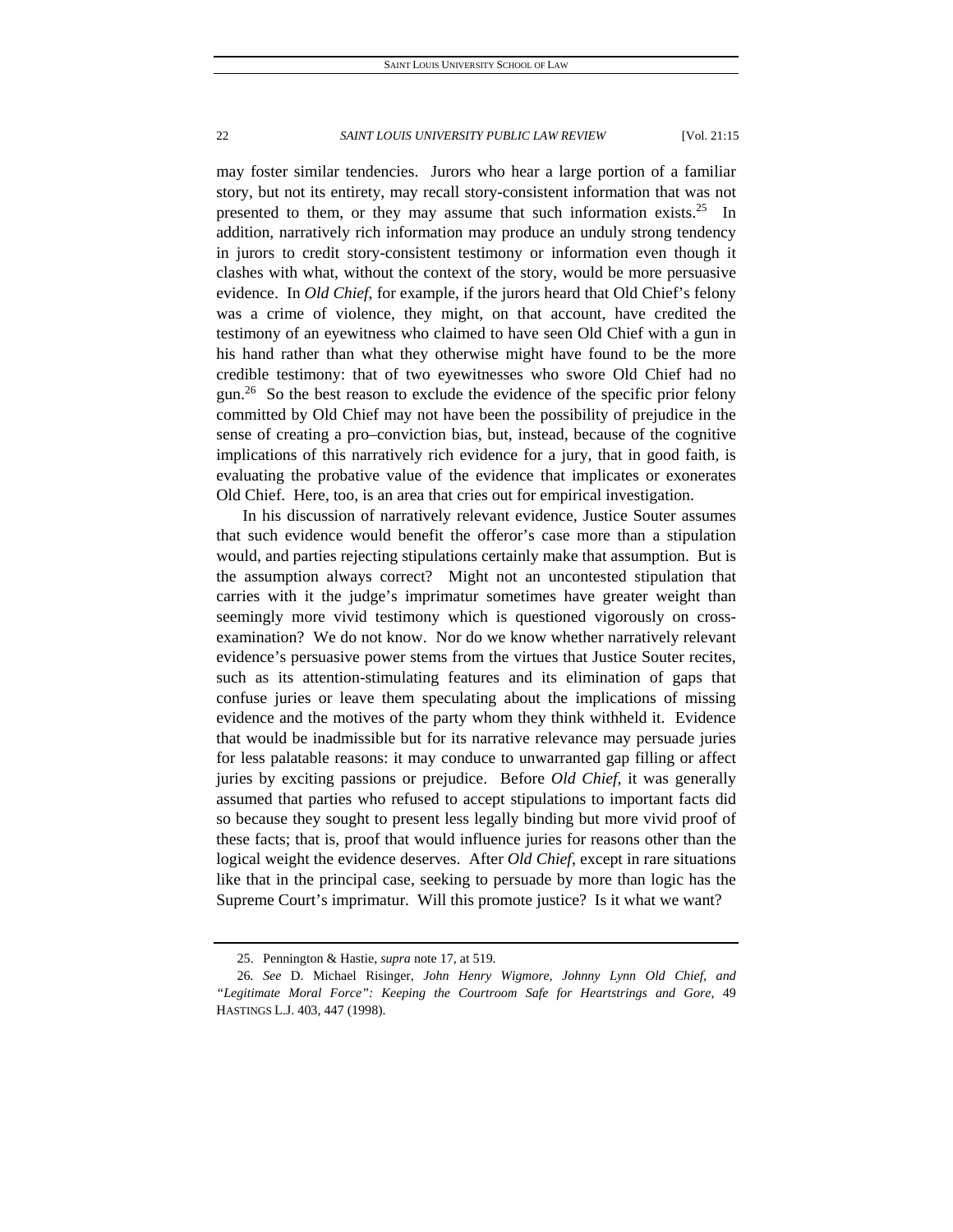Another virtue of narrative relevance for Justice Souter is that colorful stories with descriptive richness can sustain the willingness of jurors to draw whatever inferences are necessary to reach an honest verdict.<sup>27</sup> It is not clear why jurors would be unwilling to draw the inferences essential to reach honest verdicts with less colorful evidence or how narratively relevant evidence has the effect that Justice Souter posits. Two possibilities come to mind. The first is cognitive; mental work is required to draw inferences from facts. Jurors exposed to richly descriptive evidence may be more motivated to do this work than jurors who have heard a more bare bones story, or they may have less work to do because the additional facts trigger scripts stored in their memories. But the converse is also possible. It may take more cognitive work to focus on the facts needed to make necessary inferences when they are embedded in a captivating story or if they trigger a legally inappropriate script than when they are presented in starker fashion. The second explanation is motivational. Evidence that involves a juror as a whole person may be needed to counteract jurors' emotions in situations where they would otherwise be reluctant to draw valid inferences, such as the inference that a person who assists at a mercy killing has an intent to kill. For example, Dr. Kevorkian's conviction after four jury acquittals may have happened because the prosecution had a movie of the doctor actually killing a "patient" rather than just a description of what occurred. But the verdict may also have been due to the trial court's decision to bar Dr. Kevorkian from presenting evidence that was narratively relevant from his perspective: namely, evidence from the deceased's close family members about the deceased's condition and desires and their sense that what Dr. Kevorkian did was a blessing that brought peace to a loved one. Finally, Dr. Kevorkian's more active role in bringing about death in the killing for which he was convicted might have been critical—he had previously "merely" constructed lethal machines that a person wanting to die could trigger. Perhaps even a colorless description of how Dr. Kevorkian had acted to bring about the death he was tried for would also have resulted in a conviction. In Justice Souter's speculations there are rich possibilities for empirical investigation. Unless and until the possibilities he posits are affirmed empirically, they should be treated as speculations. The Supreme Court issues binding statements of law, but no matter how authoritative these statements are in determining the law and no matter how much the logic of the legal ruling depends on the Justices' views of facts, facts do not exist because the Justices believe them.

The law of evidence and the behavior of juries have been persistent themes in the teaching and research that I have done throughout my career. *Old Chief* brings them together in ways I find fascinating. As an evidence case, it

<sup>27</sup>*. See Old Chief*, 519 U.S. at 187.